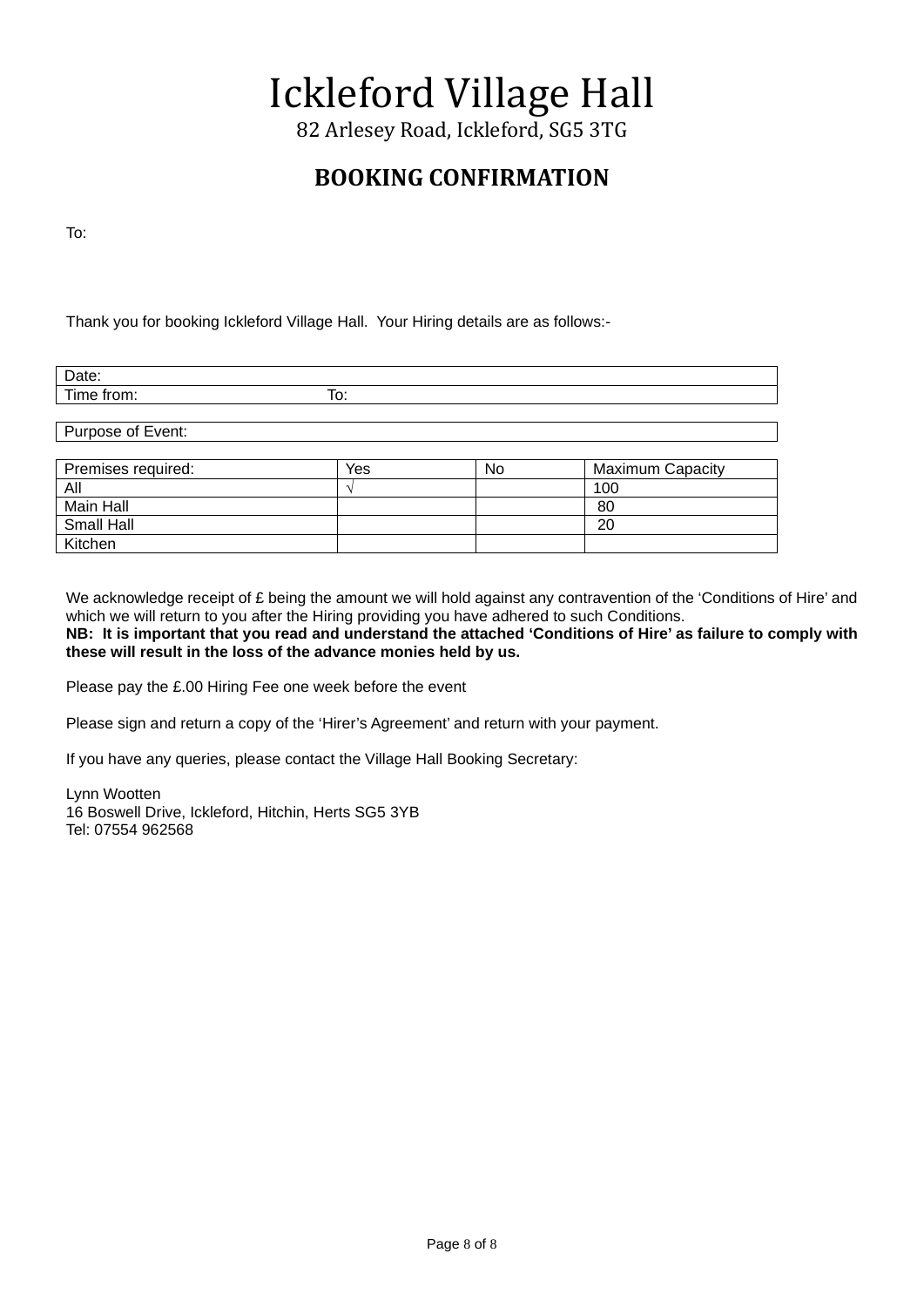# Ickleford Village Hall

82 Arlesey Road, Ickleford, SG5 3TG

### **CONDITIONS OF HIRE**

If the Hirer is in any doubt as to the meaning of the following, please ask the Village Hall representative for clarification. Whilst some of the Conditions of Hire are legal requirements and are therefore enforceable by law, it is in both our interests that you understand and adhere to all the Conditions as listed below. NB: If you are using the services of any outside agents i.e. caterers, disc jockeys, bar staff etc. please ensure that they are also aware of any Conditions that apply to them.

#### **1. Age**

The Hirer (who must be 21 years of age or over), hereby accepts responsibility for being in charge of and to be on the premises at all times when guests are present and for ensuring that all conditions, under this Agreement, relating to management and supervision of the premises are met.

#### **2. Supervision**

The Hirer shall, during the period of the hiring, be responsible for the supervision of the premises, the fabric and the contents; their care, safety from damage however slight or change of any sort; and the behaviour of all persons using the premises whatever their capacity, including proper supervision of car parking arrangements so as to avoid obstruction of the highway. As directed by the Bookings Secretary, the Hirer shall make good or pay for all damage (including accidental damage) to the premises or to the fixtures, fittings or contents and for loss of contents.

The Committee reserves the right to terminate any hiring not properly conducted.

#### **3. Use of premises**

On entering the hall, the Hirer should check that everything is satisfactory – if there are any problems, please call the Booking Secretary on 07554 962568, or the Chairperson on 07961 426268.

The Hirer shall not use the premises (including the car park if any) for any purpose other than that described in the Hiring Agreement and shall not sub-hire or use the premises or allow the premises to be used for any unlawful or unsuitable purpose or in any unlawful way nor do anything or bring onto the premises anything which may endanger the same or render invalid any insurance policies in respect thereof. The Committee shall not be responsible for any loss or damage to any property howsoever arising out of the Hiring. **The car park cannot be used for external catering, mobile vans, marquees or gazebos.**

The hire of the Hall does not entitle the Hirer to use or enter the Hall nor have any goods delivered to the premises at any time other than the specific hours for which the Hall is hired unless prior arrangements have been made with the Booking Secretary

The Hirer shall be responsible for obtaining the relevant licences that may be needed whether for the sale of intoxicating liquor or otherwise and for the observing of the same and of all other regulations appertaining to the premises stipulated by the Fire Authority, the Local Authority, the local Magistrate's Court or otherwise.

#### **4. Insurance and indemnity**

The Hirer shall be liable for the cost of repair of any damage (including accidental and malicious damage) done to any part of the premises or the contents of the premises

The Village Hall has insurance to cover the liabilities associated with a normal hiring and will claim on its insurance for any liability of the Hirer hereunder but the Hirer shall indemnify and keep the Village Hall indemnified against (a) any insurance excess incurred and (b) the difference between the amount of the liability and the monies received under the insurance policy.

If the hiring involves exceptionally high insurance liabilities, the Hirer should discuss this with the Bookings Secretary before confirming the booking.

The village hall is insured against any claims arising out of its own negligence.

Any ladders are used at the Hirer's own risk

#### **5. Gaming, betting and lotteries**

The Hirer shall ensure that nothing is done on or in relation to the premises in contravention of the law relating to gaming, betting and lotteries. Charitable fund raising events such as race nights and raffles are exempt from this legislation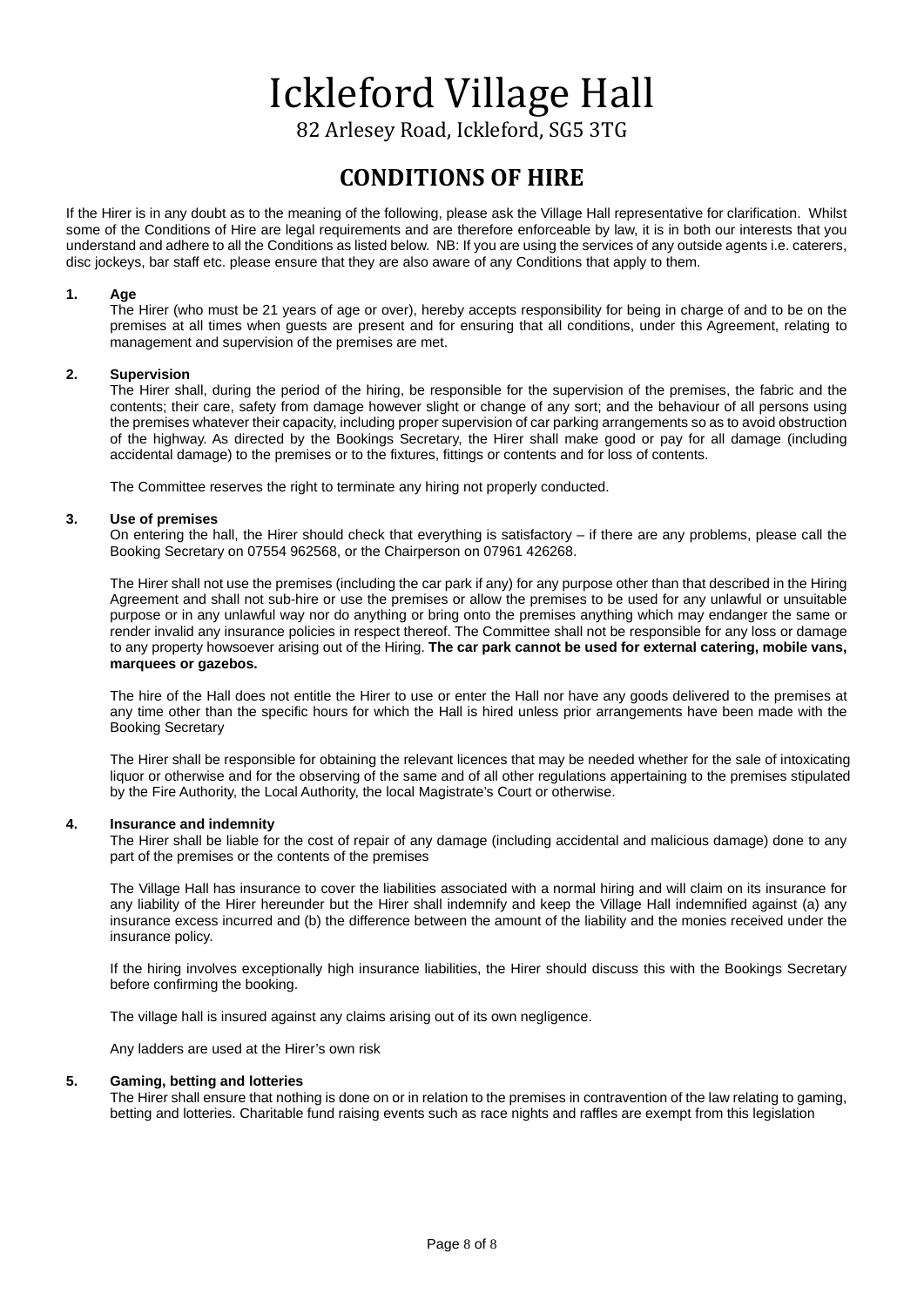#### **6. Music copyright licensing**

The Village Hall holds relevant licences under Performing Right Society (PRS) and the Phonographic Performance Licence (PPL).

#### **7. Public safety compliance**

The Hirer shall comply with all conditions and regulations made in respect of the premises by the Local Authority, the Licensing Authority, and the hall's Fire Risk Assessment or otherwise, particularly in connection with any event which constitutes regulated entertainment, at which alcohol is sold or provided or which is attended by children

The Fire Service shall be called to any outbreak of fire, however slight, and details shall be given to the Booking Secretary of the management committee.

- (a) The Hirer acknowledges that they have received instruction in the following matters:
	- the action to be taken in event of fire. This includes calling the Fire Brigade and evacuating the hall.
	- the location and use of fire equipment. (Include diagram of location when handing over keys.)
	- escape routes and the need to keep them clear.
	- method of operation of escape door fastenings.
	- location of the first aid box
- (b) In advance of any activity the Hirer shall check the following items:
	- that all fire exits are in good working order
	- that all escape routes are free of obstructions (including tables/chairs) and can be safely used for instant free exit.
	- that exit signs are illuminated.
	- that there are no obvious fire hazards on the premises.

#### **8. Noise**

The Hirer shall ensure that the minimum of noise is made on arrival and departure, particularly late at night and early in the morning. The Hirer shall, if using sound amplification equipment, make use of any noise limitation device provided at the premises and comply with any other licensing condition for the premises. In consideration of the neighbours, the Hirer should ensure that the fire doors are kept closed if loud music is playing. The Environmental Health Officer regularly checks Hall functions for excessive noise and all music and entertainment must be finished by 11.30pm unless otherwise agreed with the Committee.

#### **9. Drunk and disorderly behaviour**

The Hirer shall ensure that in order to avoid disturbing neighbours to the hall and avoid violent or criminal behaviour; care shall be taken to avoid excessive consumption of alcohol. Drunk and disorderly behaviour shall not be permitted either on the premises or in its vicinity. Any person suspected of being drunk or who is behaving in a violent or disorderly way must be asked to leave the premises in accordance with the Licensing Act 2003.

#### **10. Health and hygiene**

The Hirer shall, if preparing, serving or selling food, observe all relevant food health and hygiene legislation and regulations. In particular dairy products, vegetables and meat on the premises must be refrigerated and stored in compliance with the Food Temperature Regulations. The premises are provided with a refrigerator and thermometer.

Normal use of the kitchen facilities does not require a Food Hygiene Certificate, but if the Hirer is using an outside caterer, this should be discussed with them

In the interests of fire safety, the kitchen should not be left unattended whilst cooking is in progress.

#### **11. Electrical appliance safety**

All the electrical appliances provided comply with PAT (Portable Appliance Testing) requirements. The Hirer shall ensure that any electrical appliances brought by them to the premises and used there shall be safe, in good working order, and used in a safe manner in accordance with the Electricity at Work Regulations 1989. Any appliance considered unsafe should be marked as such and removed from use. Power sockets with circuit breakers are fitted on the stage for safety reasons as required by the Licensing Authorities. No other electrical points may be used for connecting musical equipment to the mains electricity supply.

The mains distribution panel is located in the disabled toilet in the entrance lobby. The mains isolator is the red switch near the bottom of the panel on the right hand side

#### **12. Equipment and Fittings**

The village hall accepts no responsibility for any equipment stored onsite by the Hirer or other property brought on to or left at the premises, and all liability for loss or damage is hereby excluded. All equipment and other property (other than stored equipment) must be removed at the end of each hiring or fees will be charged for each day or part of a day at the hire fee per hiring until the same is removed. Internal fixtures and fittings may not be removed/altered in any way without prior consent from the Booking Secretary. Sellotape is not to be used in the Hall or tacks/nails hammered into wall/floor surfaces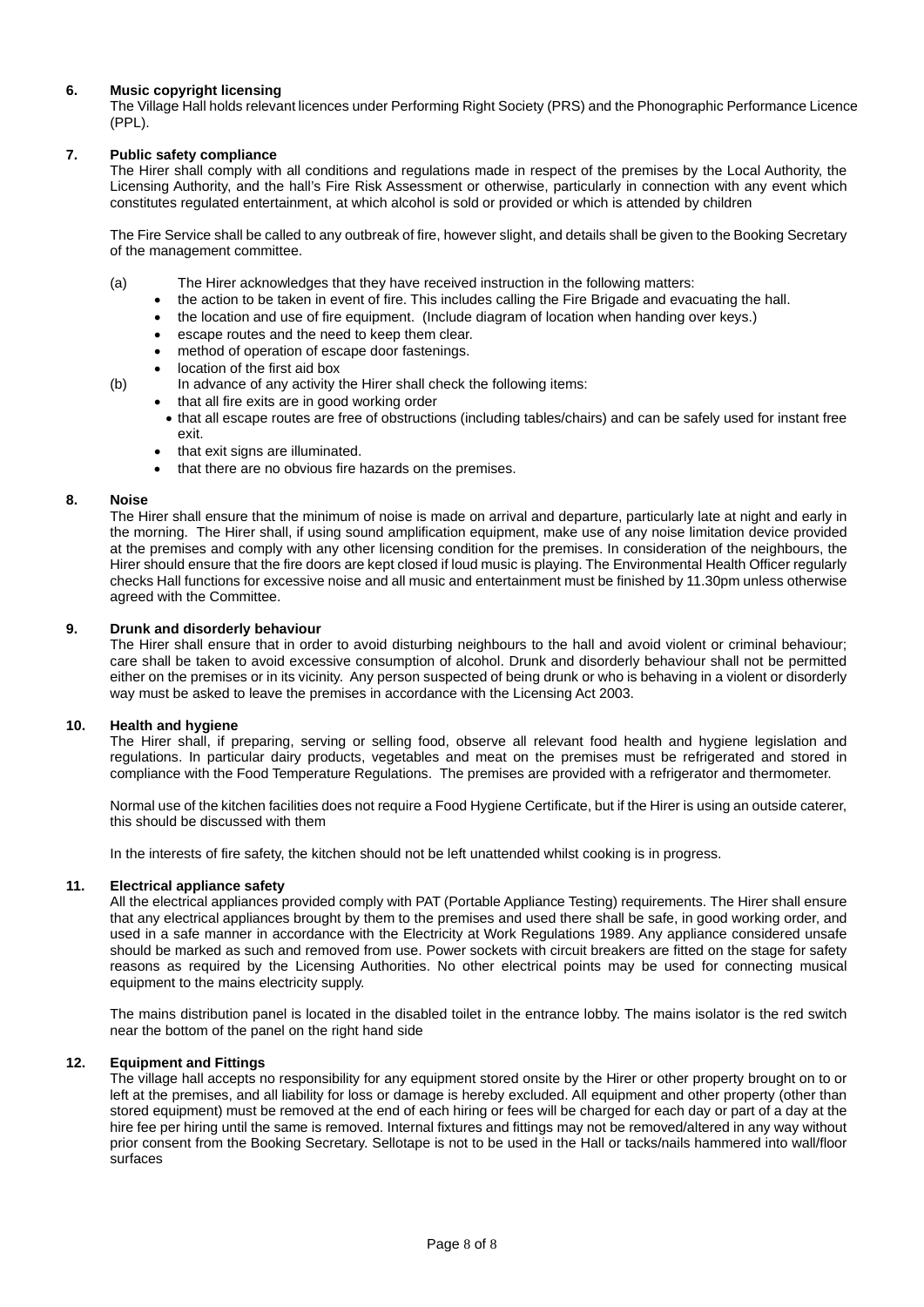The Village Hall may use its discretion in any of the following circumstances:

(a) Failure by the Hirer either to pay any charges in respect of stored equipment due and payable or to remove the same within 7 days after the agreed storage period has ended.

(b) Failure by the Hirer to dispose of any property brought on to the premises for the purposes of the hiring. This may result in the village hall management committee disposing of any such items by sale or otherwise on such terms and conditions as it thinks fit, and charge the Hirer any costs incurred in storing and selling or otherwise disposing of the same.

Access to the loft area above the lobby is not permitted without the prior agreement of the Management Committee and relevant training.

#### **13. Smoking**

The Hirer shall, and shall ensure that the Hirer's guests comply with the prohibition of smoking in public places provisions of the Health Act 2006 and regulations made thereunder. Any person who breaches this provision shall be asked to leave the premises. The designated smoking areas are outside the main door and in the car park. The Hirer shall ensure that anyone wishing to smoke does so only in these areas and disposes of cigarette ends, matches etc. in a tidy and responsible manner, so as not to cause a fire. The outside area on the opposite side to the car park (behind the gate) is not a designated smoking area.

#### **14. Accidents and dangerous occurrences**

Any failure of equipment belonging to the Village Hall must also be reported **as soon as** possible. The Hirer must report all accidents involving injury to the public to a member of the village hall management committee **as soon as** possible and complete the relevant section in the village hall's accident book in the first aid box which can be found in the kitchen near the cooker.

#### **15. Explosives and flammable substances**

The hirer shall ensure that:

(a) highly flammable substances are not brought into, or used in any part of the premises and that (b) no internal decorations of a combustible nature (e.g. polystyrene, cotton wool) shall be erected without the consent of the management committee. No decorations are to be put up near light fittings or heaters. (c) no fireworks are to be set off in the Hall or the Car Park, due to the proximity of thatched roofs.

#### **16. Heating**

The Hirer shall ensure that no unauthorised heating appliances shall be used on the premises when open to the public without the consent of the management committee. Portable Liquefied Propane Gas (LPG) heating appliances shall not be used.

#### **17. Animals**

The Hirer shall ensure that no animals (including birds) except guide dogs are brought into the premises, other than for a special event agreed to by the Village Hall committee. No animals whatsoever are to enter the kitchen at any time.

#### **18. Cancellation**

If the Hirer wishes to cancel the booking prior to the date of the Hiring, the payment or repayment of the Hiring Fee shall be at the discretion of the Committee but will be automatic if a replacement hirer is found. The Village Hall reserves the right to cancel this hiring by written notice to the Hirer in the event of:

(a) the premises being required for use as a Polling Station for a Parliamentary or Local Government election or byelection

(b) the Village Hall management committee reasonably considering that (i) such hiring will lead to a breach of licensing conditions, if applicable, or other legal or statutory requirements, or (ii) unlawful or unsuitable activities will take place at the premises as a result of this hiring.

(c) the premises being unfit for the use intended by the Hirer.

In any such case the Hirer shall be entitled to a refund of any deposit already paid, but the Village Hall shall not be liable to the Hirer for any resulting direct or indirect loss or damages whatsoever.

#### **19. End of hire**

The Hirer shall be responsible for ensuring that all music and entertainment is finished by 11.30pm and that the premises and surroundings are left in a clean and tidy condition, properly locked and secured (unless directed otherwise by a Committee Member) and vacated by 12 midnight in accordance with the Premises License issued by NHDC. Otherwise the village hall shall be at liberty to make an additional charge.

All property of the Hirer and of the Hirer's agents must be removed by the time specified in the Hiring Agreement. The Committee accepts no responsibility for any property left on the premises after the Hiring.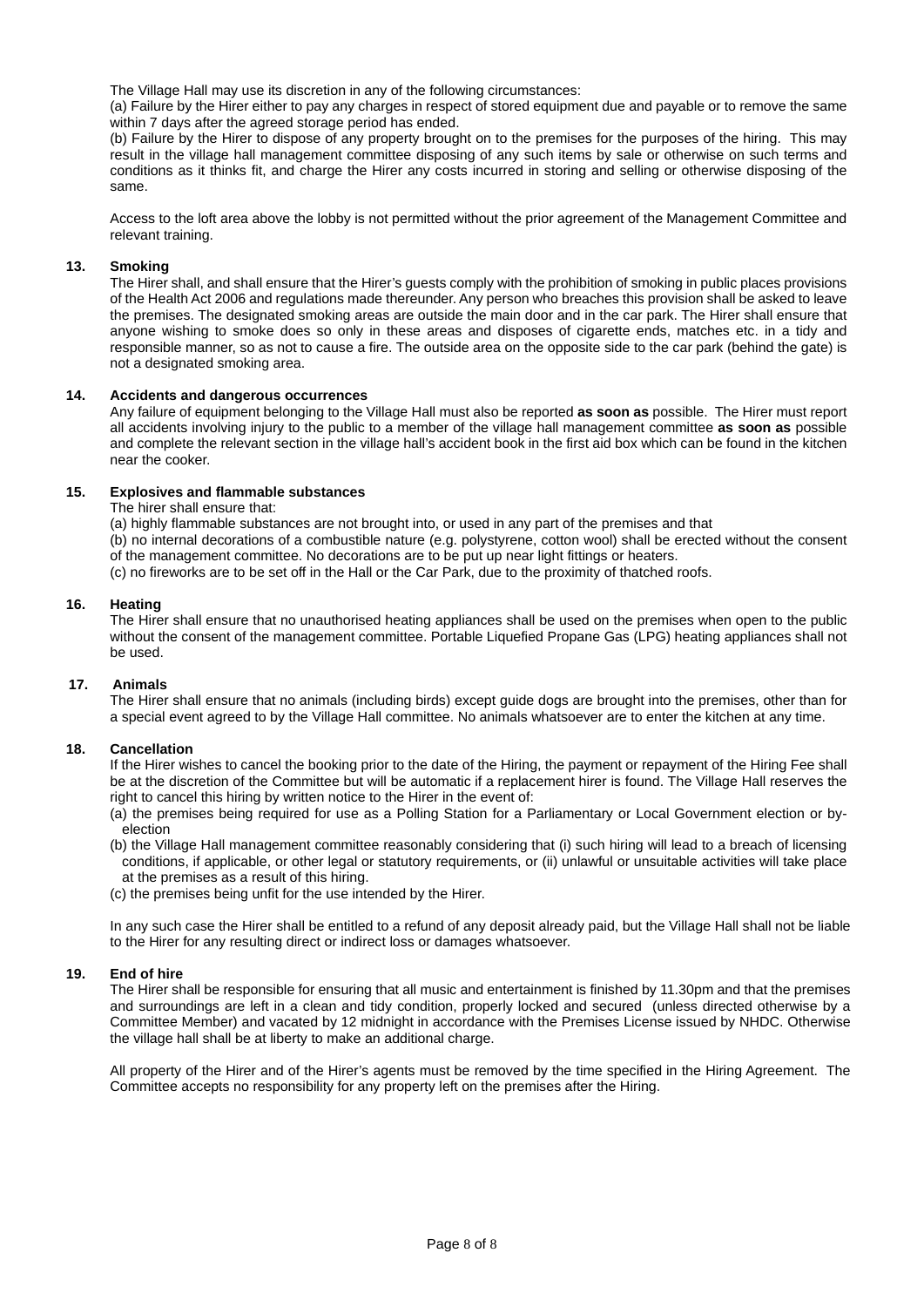#### **20. Clearing Away:**

Any contents temporarily removed from their usual positioning in the Hall must be properly replaced

Any bar for the sale of alcoholic drinks should be closed early enough to allow time for "drinking up" and clearing away.

The time you book the Hall for should be adequate to allow for the following:-

• Tables to be wiped before stacking in the small hall (7 per rack). Chairs to be replaced in the racks (20 per rack - 10 in each compartment stacked facing the same direction) and returned to original location.

• The floor to be swept as necessary. Any spills must be mopped up. Brooms and mops are kept in a cupboard in the right hand lobby going into the kitchen from the main hall and a bucket is located under the sink in the kitchen.

• Non-recyclable rubbish should be put in the outside dustbin. Please take glass, plastic and paper to a recycling point. Any rubbish that will not fit into the bin should be taken away. The car park should be checked and cleared of any rubbish left by guests.

- The refrigerator should be cleared of any of the Hirer's unwanted items.
- All toilets and washbasins to be left in a clean and tidy condition.
- The remains of any smoking materials removed from the designated smoking areas.

#### **UPON LEAVING THE HALL YOU MUST ENSURE THAT**:

- All taps are turned off and cookers knobs are in the off position
- All windows are closed and secured
- Heating thermostat in Main Hall and Small Hall if used are reset (if altered) to 18 degrees
- All lights (except EXIT signs) are switched off
- Main doors are locked.

#### **KEYS**

Please return the keys to the Booking Secretary or other Committee Member as arranged.

#### **21. No alterations**

No alterations or additions may be made to the premises nor may any fixtures be installed or placards, decorations or other articles be attached in any way to any part of the premises without the prior written approval of the Village Hall Secretary. Any alteration, fixture or fitting or attachment so approved shall at the discretion of the Village Hall remain in the premises at the end of the hiring. It will become the property of the Village Hall unless removed by the Hirer who must make good to the satisfaction of the Village Hall any damage caused to the premises by such removal.

#### **22. No rights**

The Hiring Agreement constitutes permission only to use the premises and confers no tenancy or other right of occupation on the Hirer.

Finally, please remember that all of the Management Committee are volunteers and rely on the co-operation and integrity of all Hirers to ensure that the Hall and all its facilities are available to the next Hirer in the condition they would expect to find them.

Ickleford Village Hall Management Committee 13th August 2021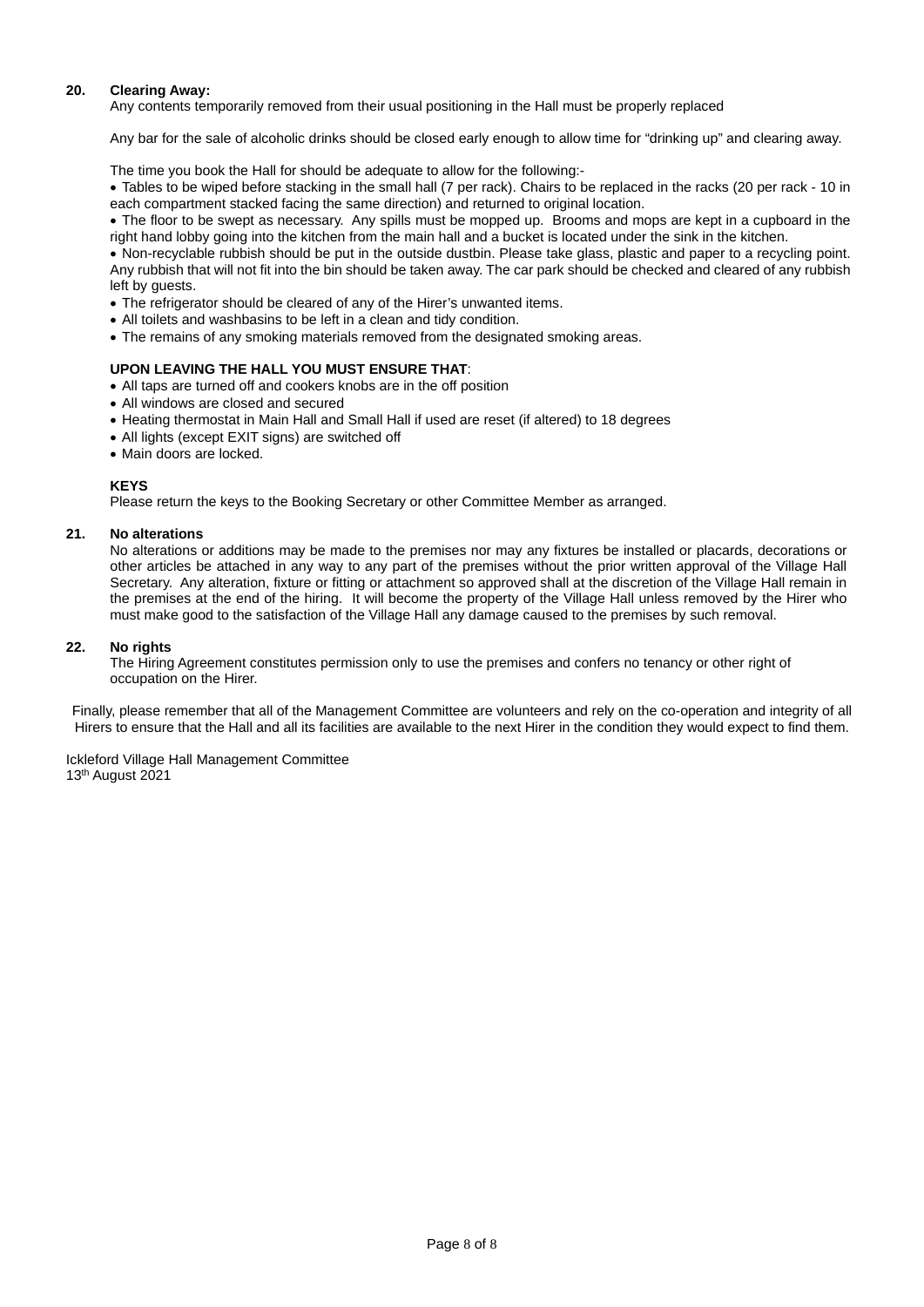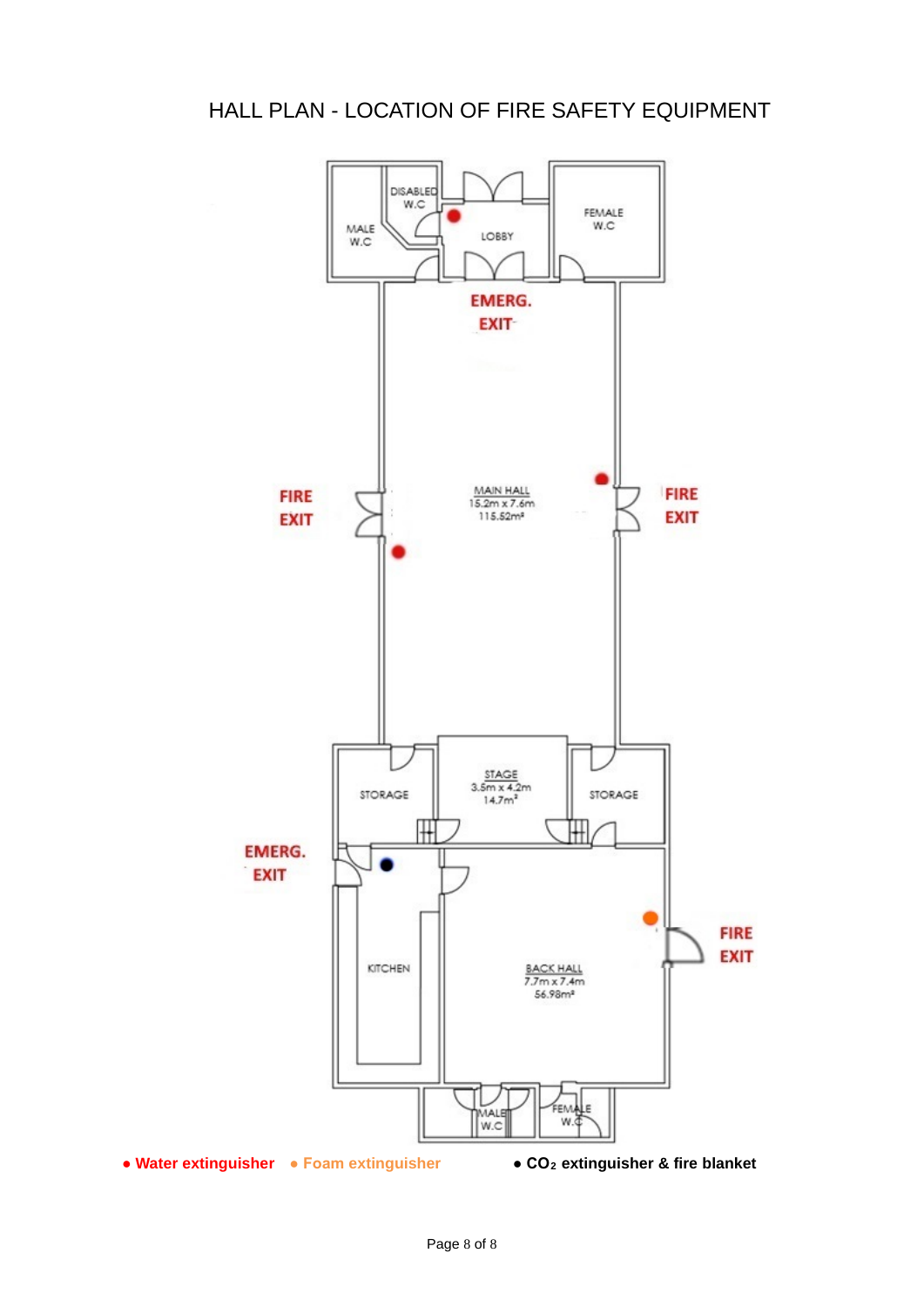# Ickleford Village Hall

82 Arlesey Road, Ickleford, SG5 3TG

## **HIRER'S AGREEMENT**

In this Agreement and in the Conditions of Hire, "Hall" means and includes the Ickleford Village Hall and Car Park; "The Committee" means the Ickleford Village Hall Committee; "The Hirer" means the person who signs the Hirer's Agreement. Should a promoting organisation be named in the Hirer's Agreement, that organisation will also be considered the Hirer and shall be jointly and severally liable with the person who signs the Hirer's Agreement. No person under the age of 21 years is permitted to hire the Hall.

THIS AGREEMENT is made on the date (1) and between the COMMITTEE (2) and the HIRER (3) in consideration of the sums mentioned (4):

| 1. |                                                                                                                                            |
|----|--------------------------------------------------------------------------------------------------------------------------------------------|
| 2. | Village Hall Committee Representative: Lynn Wootten<br>Address: 16 Boswell Drive, Ickleford, Hitchin, Herts SG5 3YB. Tel. No: 07554 962568 |
| 3. |                                                                                                                                            |
|    |                                                                                                                                            |
|    |                                                                                                                                            |

4. The Hiring Fee of **£**……………………..is due for payment one week before the event

…………………………………………………………………………………………………..

The sum of **£**…….…,has been paid at the time of booking, and will be returned after the Hiring providing the 'Conditions of Hire' have been satisfactorily adhered to (as determined by the Village Hall Committee).

5. Hiring details:

| Date:                                          | Time from: | To: |                  |
|------------------------------------------------|------------|-----|------------------|
| Purpose of Event:                              |            |     |                  |
| Premises required:                             | Yes        | No  | Maximum Capacity |
| All                                            |            |     | 100              |
| Main Hall                                      |            |     | 80               |
| Small Hall                                     |            |     | 20               |
| Kitchen                                        |            |     |                  |
| Estimated number of people attending the event |            |     |                  |

If applicable please provide details (name and tel. no) of any outside agents, e.g. caterers, disco, bar etc

6. The Committee agrees to permit the Hirer to use the premises as detailed above with any special conditions as itemised in 8 below.

7 Ickleford Village Hall retains personal data for the purposes of managing hall bookings and finances. This data will not be shared with any other groups or organisations.

8. Special Condition ………………………………………………………………………………………….……….

Signed (Village Hall Representative) ………………………………………………. Date: …………………………..

I, as the nominated Hirer (see 3b above) confirm that I have read and agree to abide by the Conditions of Hire in conjunction with any Special Conditions noted in 7 above and undertake to ensure that my quests respect the Hall, its neighbours, their property and surrounds at all times during this Hiring.

| $\sim$<br> |  |
|------------|--|
|------------|--|

PLEASE COMPLETE, SIGN AND RETURN COPY OF THIS AGREEMENT TO LYNN WOOTTEN'S ADDRESS BY